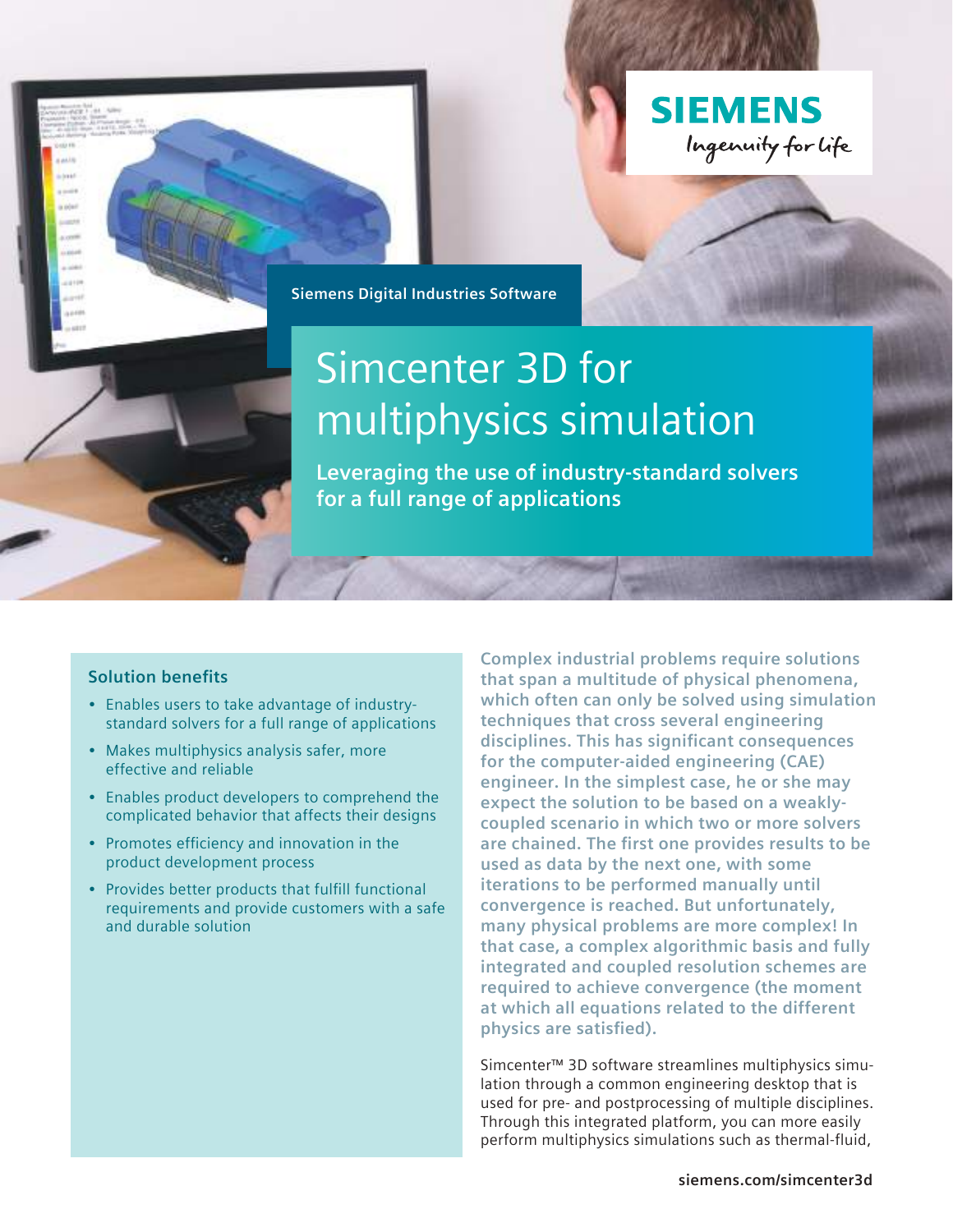# Simcenter 3D for multiphysics simulation



thermo-mechanical, fluid-structure interaction, vibroacoustics, aero-vibro-acoustics, electromagnetic-thermal, and electromagnetic-vibro-acoustic. Simcenter 3D also supports both weak and strong coupling depending on the physics types involved.

#### **One integrated platform for multiphysics**

Simcenter 3D combines all CAE solutions in one integrated platform and enables you to take advantage of industry-standard solvers for a full range of applications. This integration enables you to implement a streamlined multi-physical development process making multiphysics analysis safer, more effective and reliable.

This enables product developers to comprehend the complicated behavior that affects their designs. Understanding how a design will perform once in a tangible form, as well as knowledge of the strengths and weaknesses of different design variants, promotes innovation in the product development process. This results in better products that fulfill functional requirements and provide target customers with a safe and durable solution.

#### **Enabling multiphysics analysis**

Realistic simulation must consider the real-world interactions between physics domains. Simcenter 3D brings together world-class solvers in one platform, making multiphysics analysis safer, more effective and reliable. Results from one analysis can be readily cascaded to the next.

Various physics domains can be securely coupled without complex external data links. You can easily include motion-based loads in structures and conduct multibody dynamic simulation with flexible bodies and

controls, vibro-acoustic analysis, thermomechanical analysis, thermal and flow analysis and others that are strongly or weakly coupled. You can let simulation drive the design by constantly optimizing multiple performance attributes simultaneously.

#### **Quickening the pace of multiphysics analysis**

With the help of Simcenter 3D Engineering Desktop, multiphysics models are developed based on common tools with full associativity between CAE and computeraided design (CAD) data. Any existing analysis data can be easily extended to address additional physics aspects by just adapting physical properties and boundary conditions, but keeping full associativity and reusing a maximum of data.

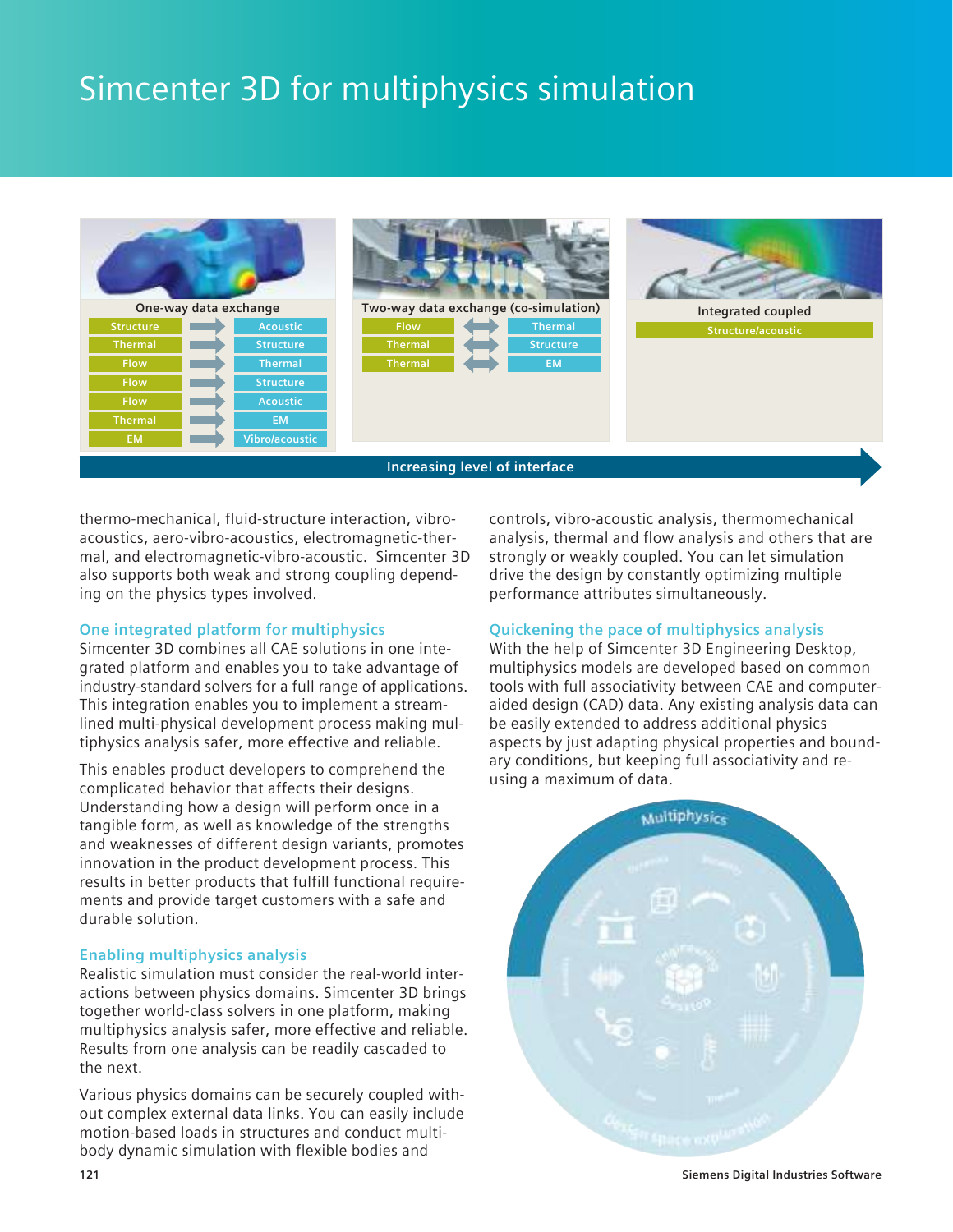#### **Industry applications**

Simcenter 3D multiphysics solutions can help designers from many industries achieve a better understanding of the complex behavior of their products in real-life conditions, thereby enabling them to produce better designs.

#### **Aerospace and defense**

#### • Airframe

- Thermal/mechanical temperature and thermal stress for skin and frame
- Vibro-acoustics for cabin sound pressure stemming from turbulent boundary layer loading of the fuselage
- Flow/aero-acoustics for cabin noise occurring in climate control systems
- Thermal/flow for temperature prediction in ventilation
- Curing simulation for composite components to predict spring-back distortion
- Aero-engine
	- Thermal/mechanical temperature and thermal stress/distortion for compressors and turbines
	- Thermal/flow for temperature and flow pressures for engine system
	- Flow/aero-acoustic for propeller noise
	- Electromagnetic/vibro-acoustics for electric motor (EM) noise in hybrid aircraft
	- Electromagnetic/thermal for the electric motor
- Aerospace and defense
	- Satellite: Thermal/mechanical orbital temperatures and thermal distortion
	- Satellite: Vibro-acoustic virtual testing of spacecraft integrity due to high acoustic loads during launch
	- Launch vehicles: Thermal/mechanical temperature and thermal stress for rocket engines

#### **Automotive – ground vehicles**

- Body
	- Vibro-acoustics for cabin noise due to engine and road/tire excitation
	- Flow/vibro-acoustics for cabin noise due to wind loading
	- Thermal/flow for temperature prediction and heat loss in ventilation
- Powertrain/driveline
	- Vibro-acoustics for radiated noise from engines, transmissions and exhaust systems
	- Thermal/flow for temperature prediction in cooling and exhaust systems
	- Electromagnetic/vibro-acoustic for EM noise
	- Electromagnetic/thermal for the electric motor performance analysis

#### **Marine**

- Propulsion systems
	- Vibro-acoustics for radiated noise from engines, transmissions and transmission loss of exhaust systems
	- Flow/acoustics to predict acoustic radiation due to flow induced pressure loads on the propeller blades
	- Thermal/flow for temperature prediction in piping systems
	- Hull stress from wave loads
	- Electromagnetic/thermal analysis for electric propulsion systems

#### **Consumer goods**

- Packaging
	- Thermal/flow for simulating the manufacture of plastic components
	- Mold cooling analyses

#### **Electronics**

- Electronic boxes
	- Thermal/flow for component temperature prediction and system air flow in electronics assemblies and packages
	- Flow/aero-acoustics noise emitted from cooling fans due to flow-induced pressure loads on fan blades
- Printed circuit boards
	- Thermal/mechanical for stress and distortion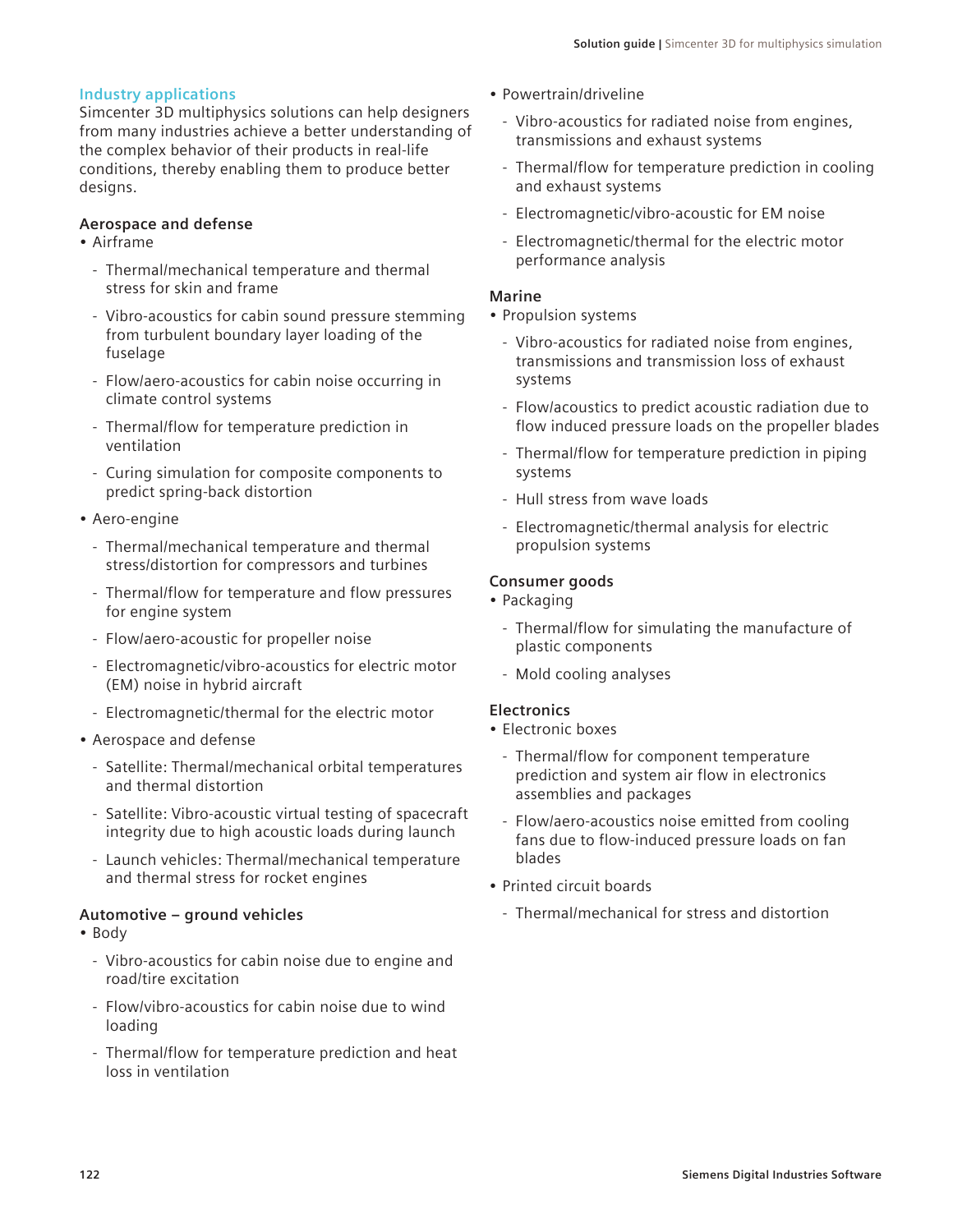# Making multiphysics simulation more effective and reliable

Using Simcenter 3D enables you to map results from one solution to a boundary condition in a second solution. Meshes can be dissimilar and the mapping operation can be performed using different options.





#### **Benefits**

• Make multiphysics analysis more effective and reliable by using a streamlined development process within an integrated environment

- Create fields from simulation results and use them as a boundary conditions: a table or reference field, 3D spatial at single time step or multiple time steps, scalar (for example, temperature) and vector (for example, displacement)
- Map temperature results from Simcenter 3D Thermal to Simcenter Nastran® software
- Use pressure and temperature results from Simcenter 3D Flow in Simcenter Nastran analysis
- Leverage displacement results from Simcenter Nastran for acoustics finite element method (FEM) and boundary element (BEM) computations
- Employ pressure and temperature results from Simcenter STAR-CCM+™ software for aero-vibroacoustics analysis
- Exploit stator forces results from electromagnetics simulation for vibro-acoustics analysis
- Third-party solvers can be used for mapping: ANSYS, ABAQUS, MSC Nastran, LS-DYNA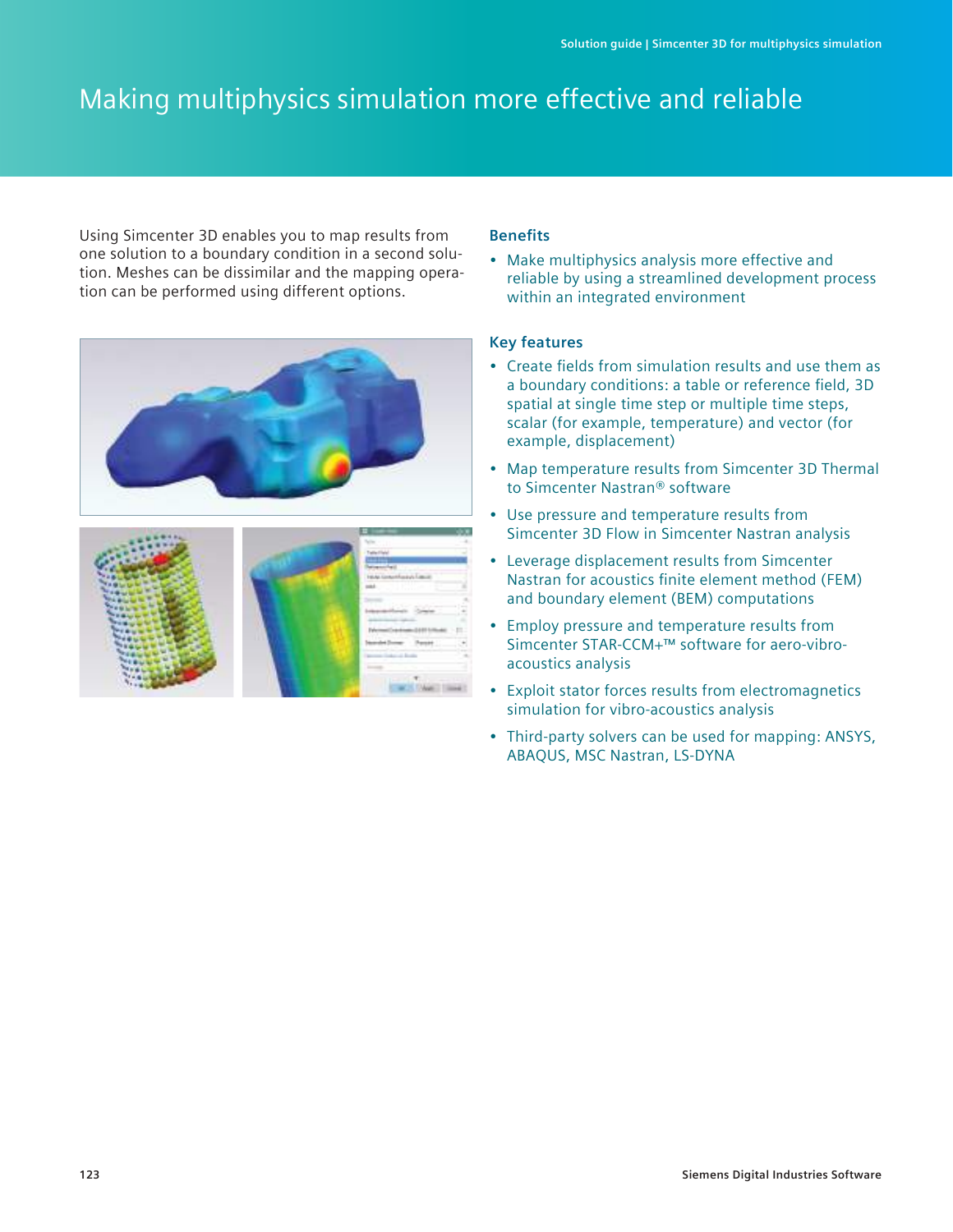## Coupling multiphysics simulation of mechanical and thermal problems

Simcenter 3D Advanced Thermal leverages the multiphysics environment to solve thermomechanical problems in loosely (one-way) or tightly coupled (two-way) modes.

This environment delivers a consistent look and feel for performing multiphysics simulations, so the user can easily build coupled solutions on the same mesh using common element types, properties and boundary conditions, as well as solver controls and options.

Coupled thermal-structural analysis enables users to leverage the Simcenter Nastran multi-step nonlinear solver and a thermal solution from the Simcenter 3D Thermal solver.

#### **Benefits**

- Extend mechanical and thermal solution capabilities in Simcenter 3D to simulate complex phenomena with a comprehensive set of modeling tools
- Reduce costly physical prototypes and product design risk with high-fidelity thermal-mechanical simulation
- Gain further insight about the physics of your products
- Leverage all the capabilities of the Simcenter 3D integrated environment to make quick design changes and provide rapid feedback on thermal performance

- Advanced simulation options for coupled thermomechanical analysis of turbomachinery and rotating systems
- Tightly-coupled thermomechanical analysis with Simcenter Nastran for axisymmetric, 2D and 3D representations
- Combines Simcenter Nastran multi-step nonlinear solution with industry-standard Simcenter Thermal solvers

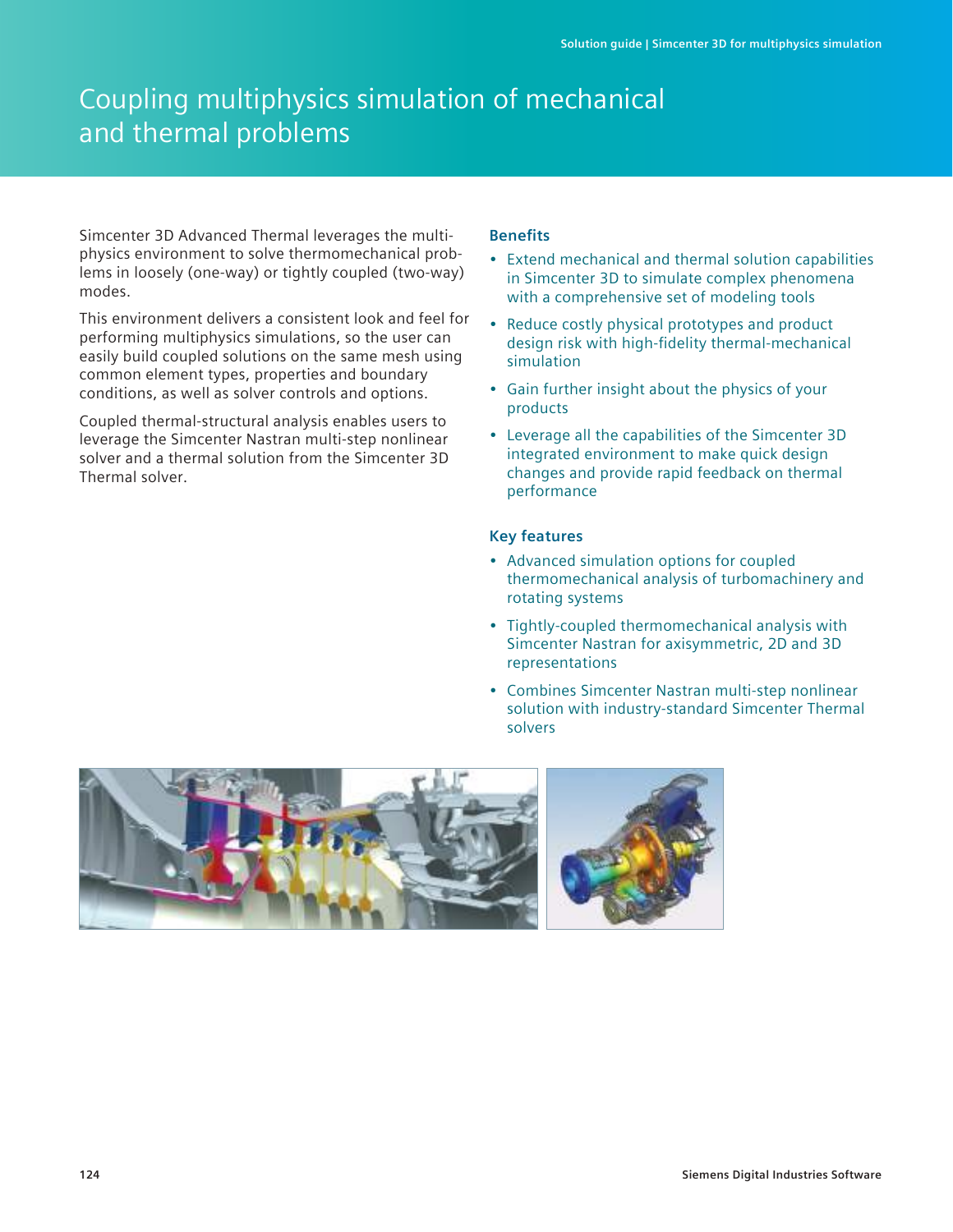## Coupling multiphysics simulation with flow and thermal problems

Simcenter 3D Advanced Flow software is a powerful and comprehensive solution for computational fluid dynamics (CFD) problems. Combined with Simcenter 3D Thermal and Simcenter 3D Advanced Thermal, Simcenter 3D Advanced Flow solves a wide range of multiphysics scenarios involving strong coupling of fluid flow and heat transfer.

#### **Benefits**

- Gain insight through coupled thermo-fluid multiphysics analysis
- Achieve faster results by using a consistent environment that allows you to quickly move from design to results

- Consider complex phenomena related to conjugate heat transfer
- Speed solution time with parallel flow calculations
- Couple 1D to 3D flow submodels to simulate complex systems

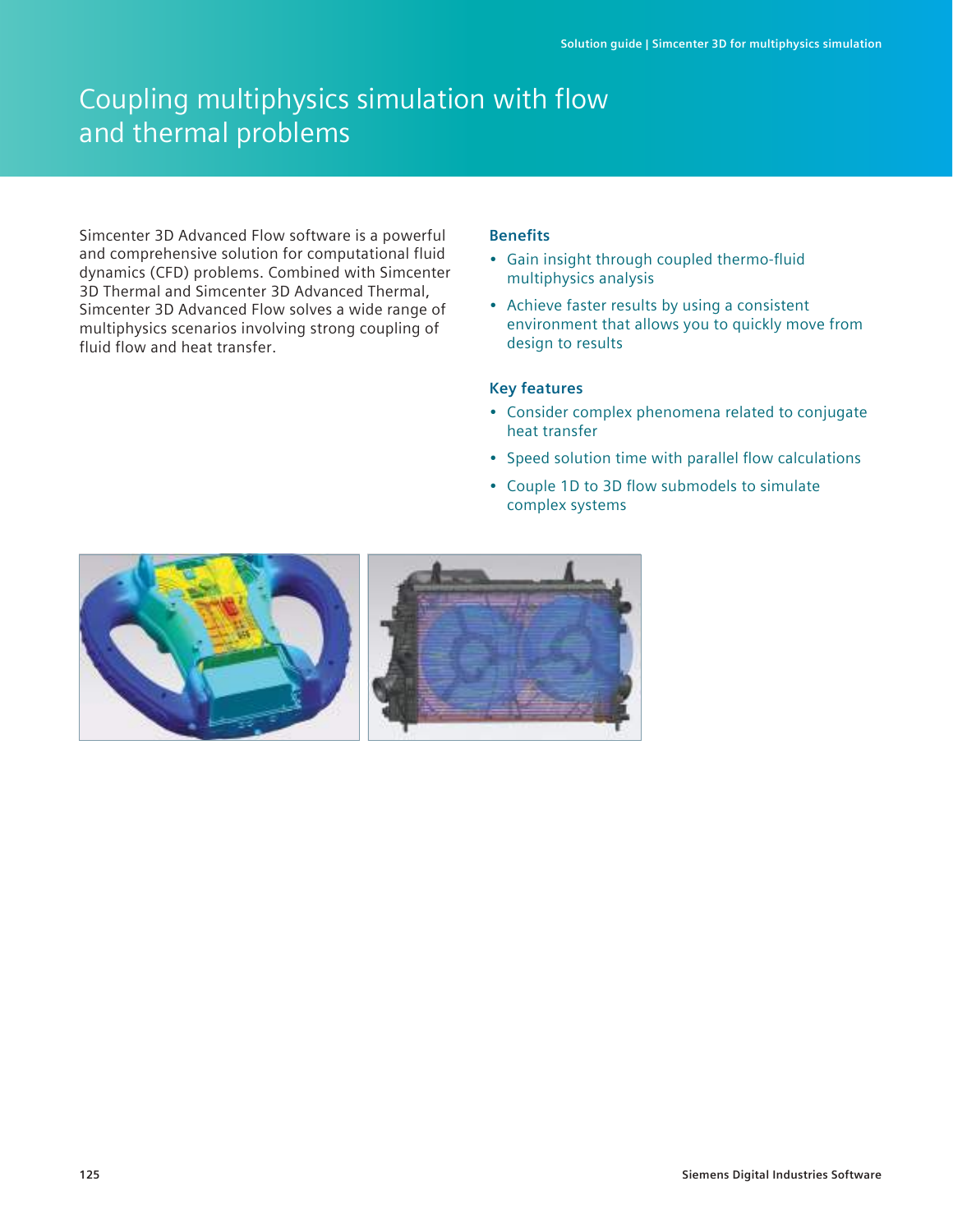# Coupled multiphysics simulation involving dynamics and acoustics

The Simcenter Nastran software Advanced Acoustics module extends the capabilities of Simcenter Nastran for simulating exterior noise propagation from a vibrating surface using embedded automatically matched layer (AML) technology. Simcenter Nastran is part of the Simcenter portfolio of simulation tools, and is used to solve structural, dynamics and acoustics simulation problems. The Simcenter Nastran Advanced Acoustics module enables fully coupled vibro-acoustic analysis of both interior and exterior acoustic problems.



#### **Benefits**

- Easily perform both weakly and fully coupled vibroacoustic simulations
- Simulate acoustic problems faster and more efficiently with the next-generation finite element method adaptive order (FEMAO) solver

- Simulate acoustic performance for interior, exterior or mixed interior-exterior problems
- Correctly apply anechoic (perfectly absorbing, without reflection) boundary conditions
- Correctly represent loads from predecessor simulations: mechanical multibody simulation, flowinduced pressure loads on a structure and electromagnetic forces in electric machines
- Include porous (rigid and limp frames) trim materials in both acoustic and vibro-acoustic analysis
- Request results of isolated grid or microphone points at any location
- Define infinite planes to simulate acoustic radiation from vibrating structures close to reflecting ground and wall surfaces

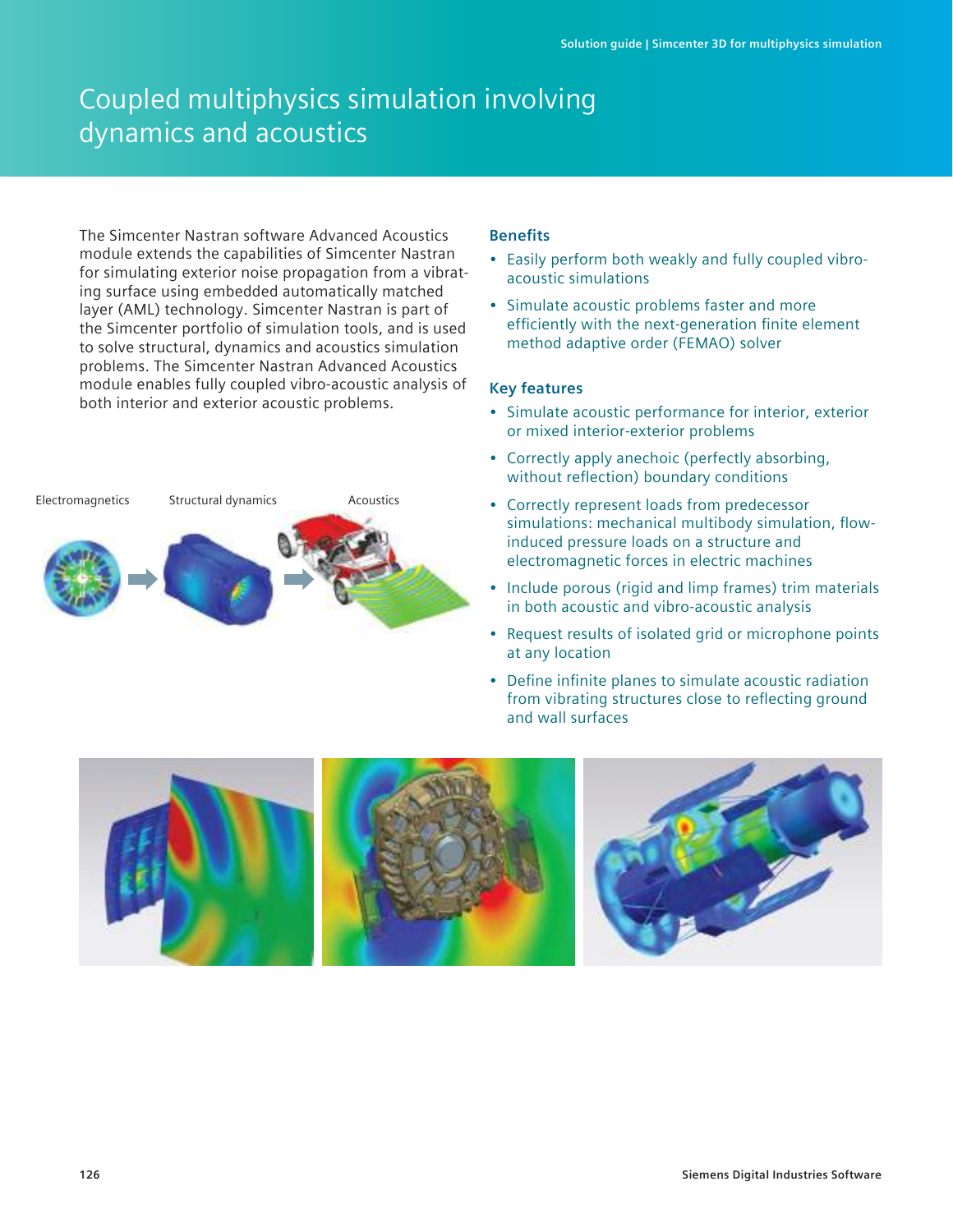### Simcenter 3D Aero-Vibro-Acoustics

This product supports creating aero-acoustic sources close to noise-emitting turbulent flows and allows you to compute their acoustic response in the environment (exterior or interior); for example, for noise from heating ventilation and air conditioning (HVAC) or environmental control system (ECS) ducts, train boogies and pantographs, cooling fans and ship and aircraft propellers. The product also allows you to define wind loads acting on structural panels, leading to vibro-acoustic response; for instance, in a car or aircraft cabin.

#### **Module benefits**

- Derive lean, surface pressure-based aero-acoustic sources for steady or rotating surfaces
- Scalable and user-friendly load preparation for aerovibro-acoustic wind-noise simulations
- Import binary files with load data directly into Simcenter Nastran for response computations

- Conservative mapping of pressure results from CFD to the acoustic or structural mesh
- Equivalent aero-acoustic surface dipole sources
- Equivalent aero-acoustic fan source for both tonal and broadband noise
- Wind loads, using either semi-empirical turbulent boundary layer (TBL) models or mapped pressure loads from CFD results



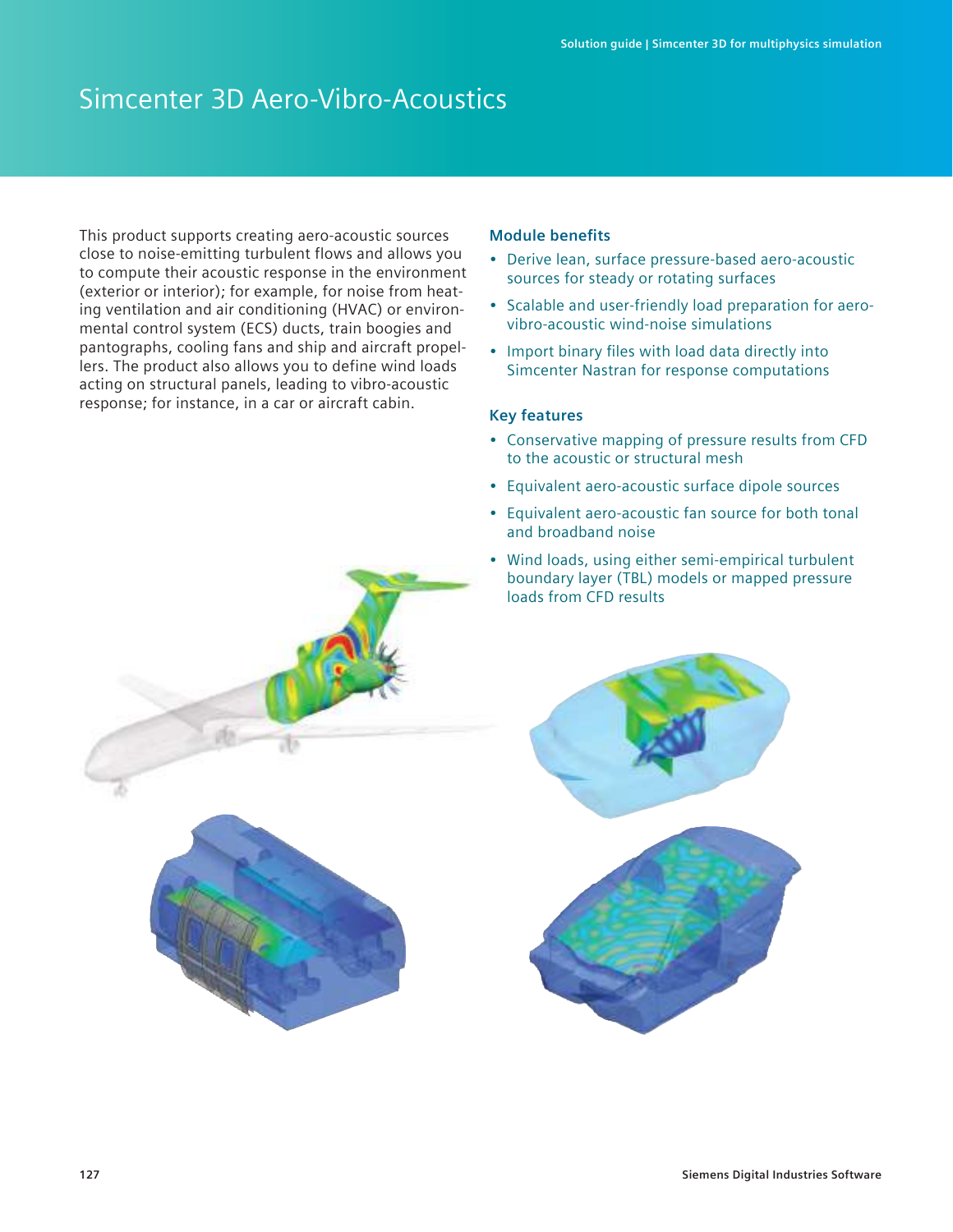### Simcenter 3D Electromagnetics/Thermal

Simcenter MAGNET™ Thermal software can be used to accurately simulate temperature distribution due to heat rise or cooling in the electromechanical device. Simcenter 3D seamlessly couples with the Simcenter MAGNET solver to provide further analysis: You can use power loss data from Simcenter MAGNET as a heat source and determine the impact of temperature changes on the overall design and performance.

Each solver module is tailored to different design problems and is available separately for both 2D and 3D designs.



#### **Module benefits**

- Achieve higher fidelity predictions by taking temperature effects into account in electromagnetic simulations
- Leverage highly efficient coupling scenarios

- Simulates the temperature distributions caused by specified heat sources in the presence of thermally conductive materials
- Couples with Simcenter MAGNET solver for heating effects due to eddy current and hysteresis losses in the magnetic system